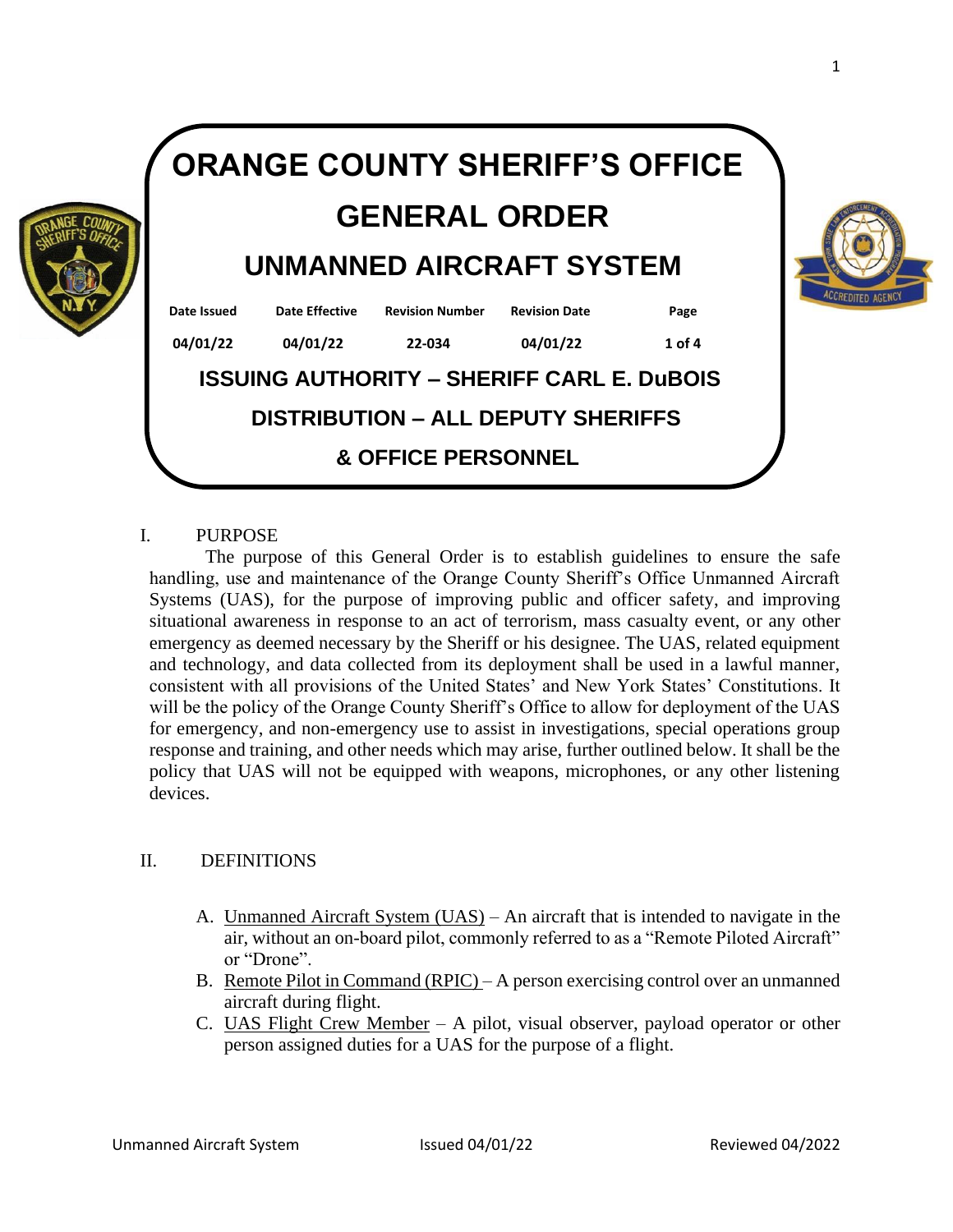- D. Defined Incident Perimeter  $-A$  location with a defined perimeter to be determined based on the scope of the operation, and a defined operational ceiling.
- E. Digital Multimedia Evidence (DME) –Digital recording of images, sounds, and associated data captured by a UAS.
- F. Technical Support Unit (TSU) A subsidiary unit of the Orange County Special Operations Group that is responsible for equipment maintenance and piloting agency-owned UAS.

# III. SITUATIONS OF USE

A UAS may be used during events where public or personal safety may be at risk, or where special circumstances exist that requires their use, including, but not limited to:

- A. Search and rescue
- B. Monitoring traffic/emergency evacuation routes
- C. Investigate/monitor chemical, biological or radiological incidents
- D. Monitor mass gatherings
- E. Wanted and missing persons
- F. Search warrants and barricades
- G. Active shooter response
- H. Counter-terrorism efforts/response to an act of terrorism or mass casualty event
- I. Assist other government agencies as needed

## IV. TERMS OF USE

- A. An RPIC must possess an FAA Part 107 Certificate prior to operating or directly supervising a UAS operation.
- B. The UAS will be registered and operated in accordance with Federal, State and Local laws, as well as the Orange County Sheriff's Office Policies.
- C. When a UAS is deployed, the RPIC will document the following:
	- a. Mission (search warrant, barricade, etc.)
	- b. Location
	- c. RPIC/any assisting members
	- d. Start and End time of flight
- D. The RPIC shall make the final decision with regards to flight operations, as per FAA Part 107.
- E. Agency issued body cameras shall not be powered on during equipment set up, break down, flight or any operation. Body cameras will be utilized per the Orange County Sheriff's Office Policy.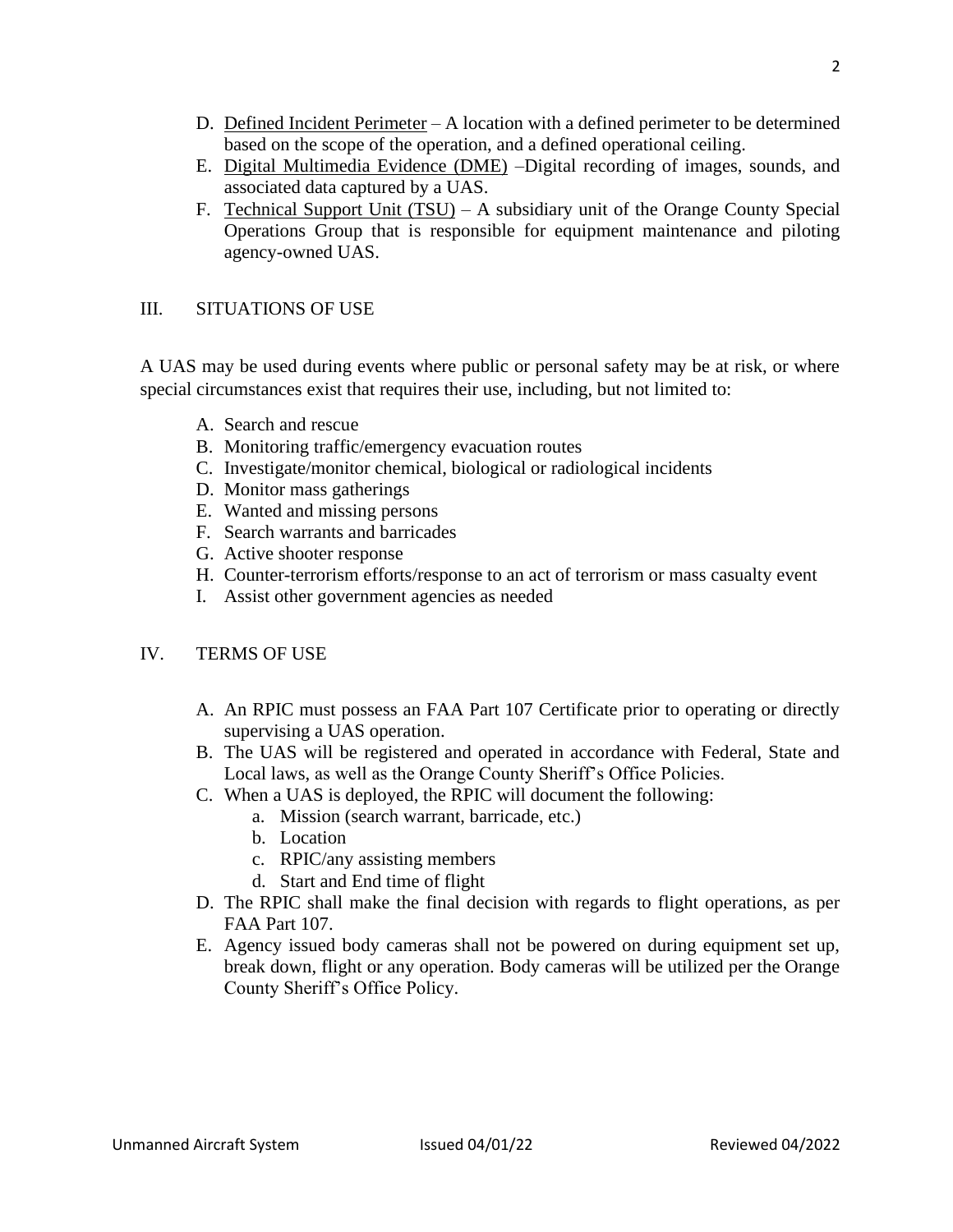#### V. AUTHORIZATION FOR OPERATION.

A. Authorization to deploy the UAS shall be made through the Special Operations Group Chain of Command.

# VI. EQUIPMENT AND UNIFORM.

TSU members shall wear issued uniforms and equipment including, but not limited to:

- 1. Ballistic vest
- 2. Agency issued handgun
- 3. Any additional protective equipment as deemed necessary by the Special Operations Group Chain of Command.

## VII. OPERATION AND MAINTENANCE.

- A. The UAS will be operated with due regard for the safety of all persons within the Incident Perimeter, and overall safety of the general public.
- B. All UAS shall be operated in accordance with Federal, State and Local statutes, as well as the Policies and Procedures of the Orange County Sheriff's Office.
- C. After use, UAS will be left in such condition that it is readily available for its next immediate use.
- D. Prior to the operation, the RPIC will be responsible for checking the UAS for any physical damage or mechanical defects to include remote controls, rotors, emergency lights and any other attached equipment. Any defects observed will be reported to a supervisor before operation.
- E. Any physical damage or mechanical defects incurred during use will be reported immediately to a supervisor.
- F. Any requests for maintenance will be reported in writing the TSU Squad Leader.
- VIII. Civilian Privacy and Civil Liberties

UAS-recorded data will not be collected, disseminated, or retained solely for the purpose of monitoring activities protected by the United States Constitution and New York State law.

- A. Any data collected which has evidentiary and training value shall be retained in accordance with Federal, State and Local statutes. Data that holds no evidentiary or training value shall be disposed of within ten days.
- B. DME shall be kept on a secure agency server, in a locked folder.